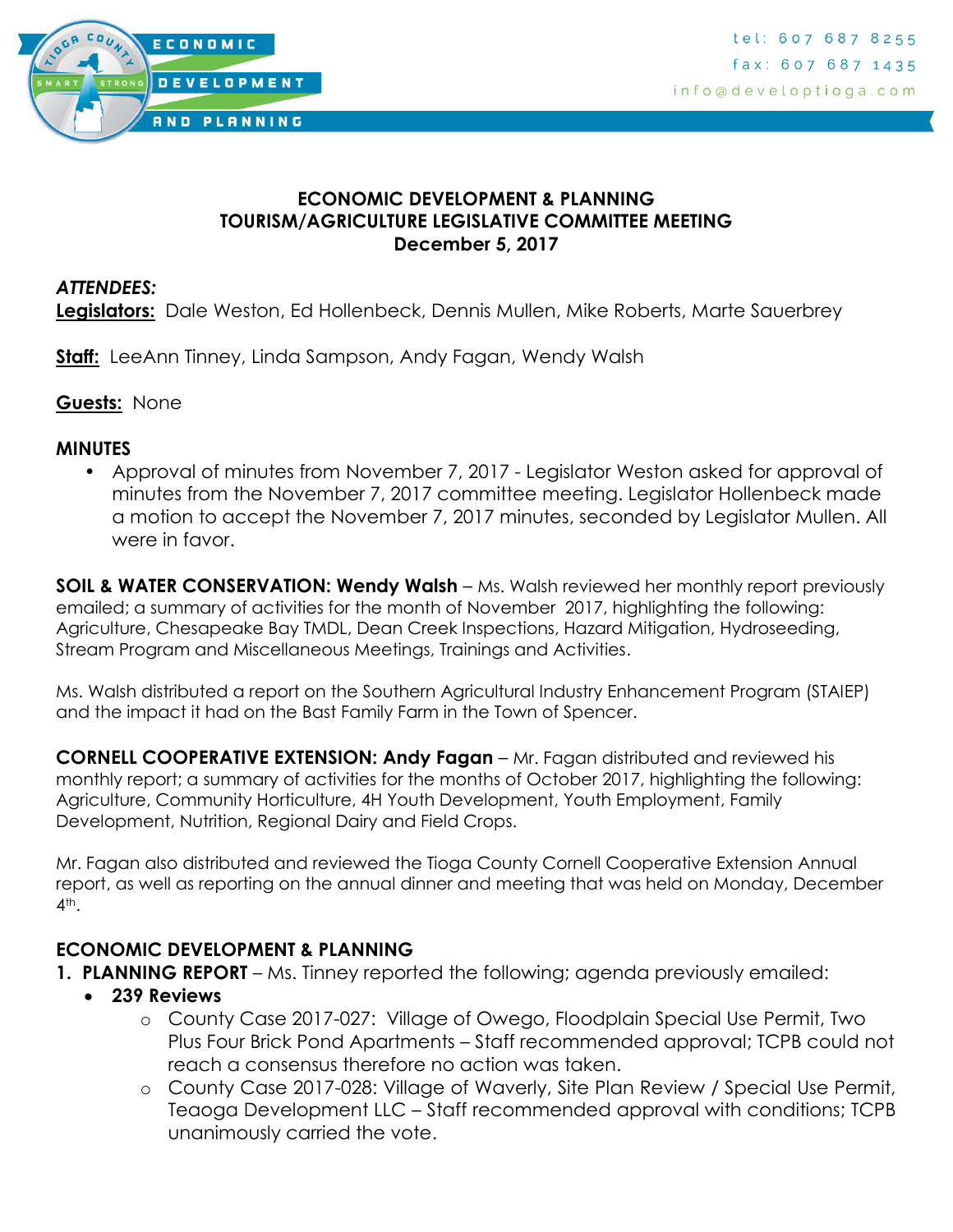- **Municipal Plans/Projects** Ms. Jardine continues to provide assistance with the following:
	- o Village of Waverly Assisting them through the SEQR process in relation to Waverly Glen Park; conditioned Negative Declaration submitted to ENB.
	- o Village of Spencer Preservation League of NYS Technical Assistance Grant to fund a building condition report on the Nichols Park grandstand has been approved.
- **Other** Ms. Jardine continues to contribute on the following projects:
	- o Arts District in Village of Owego Working with the Tioga Arts Council to design survey to Council Board and artisans
	- o Hazard Mitigation Plan Update RFP for consultant solicitation has been distributed
	- o Succession Planning

**2. ECONOMIC DEVELOPMENT REPORT** – Ms. Tinney reported the following; agenda previously emailed:

- **Outreach** The following companies were visited or meetings were attended:
	- o Tioga Downs Attended the ribbon cutting event on Friday, December 1st; well attended, nice event.
	- o Village of Owego Attended the following meetings regarding the Brick Pond Apartments project:
		- $\triangleright$  Board of Trustees
		- $\triangleright$  Planning Board
		- $\triangleright$  Zoning Board of Appeals

This project is no longer moving forward.

- o Leadership Tioga Ms. Tinney has volunteered to facilitate Leadership Tioga classes this year and is looking forward to it.
	- WEBO Ms. Tinney and Jill Teeter (Chamber) were on the radio this morning to encourage people to apply to participate in the program that meets once a month, January to November.
- o Broome/Tioga Workforce Symposium Attended and learned a lot about what other communities are doing. Made good connections and came back with some good ideas on workforce development for our community.
- o Finger Lakes Wine Country Tourism Marketing Association Attended this meeting and reminded this committee the Legislature had committed to contributing annual dues for membership. Tioga County had to be a member in order for Tioga Downs to participate. The agreement was put off until the hotel was opened. Now that the hotel is open, 2018 will begin the annual payment of dues for membership of the Finger Lakes Wine Country Tourism Marketing Association.
- o STERPDB CEDs planning Participated in their 5 year planning session for economic development in our region.
- o Town of Nichols Met regarding continued possibilities for development in the Lounsberry area.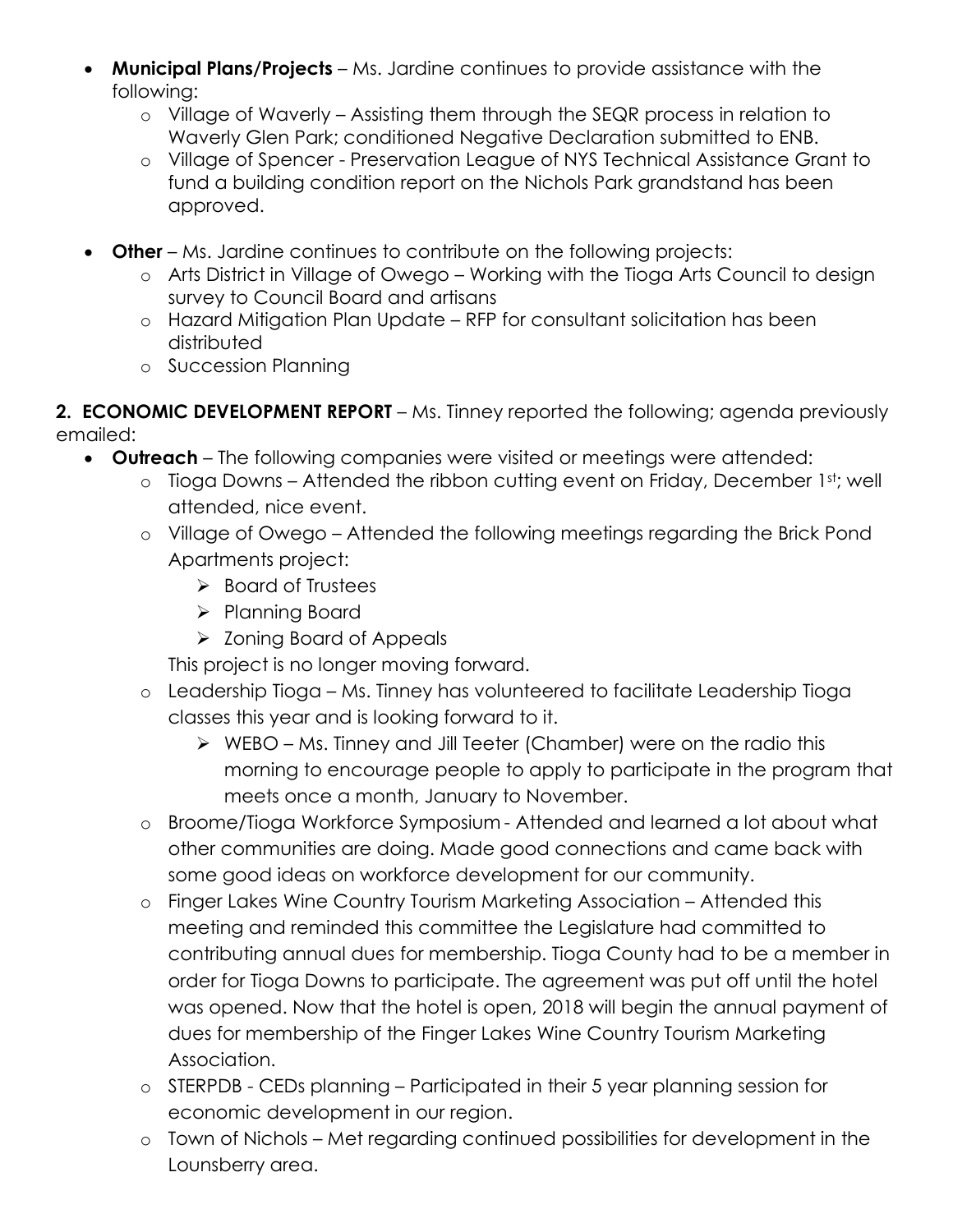- o Larson Design Group Met with someone there who works specifically with retail development.
- o Public Service Commission (PSC) NYSEG case A group of counties have filed a case against NYSEG for their lack of interest in upgrading in the more rural areas. When we compete for a project and there is no electric or gas we are kicked out immediately, it puts us at a disadvantage. Ms. Tinney reported that two counties, Tioga County and Otsego County, went to the meeting in Albany to meet with the PSC. We were well received and had a great meeting. Came away with some good contacts that may be able to help when necessary, while in the past, it been difficult to get assistance from NYSEG.
- o Chamber of Commerce Attended the regular meeting.
- o Consolidated Funding Application awards The awards will be announced on December 13<sup>th</sup>. We had three priority projects; Raymond Hadley, Mid-Western Pet Foods, and Minka, LLC.

## **Project Updates**

- o Gateway Construction continues; community events are held every 3rd Friday of the month for anyone interested to stop by.
- o Parkview Rebid opening was Friday, December 1st. Several bids came in.
- o Owego Freehold Continue to work on the engineering of the possible filling of the North and Central Avenue site.
- o Owego Gardens 2 PSC assistance This project is moving forward on the ESite; meeting with Home Leasing and Edgemere on Friday of next week. While at the PSC meeting, our challenges with Suez came up in the discussion and now, with their assistance, feel encouraged regarding the possibility of a tank going up on the ESite.
- o Two Plus Four Construction Brick Pond Apartments project This project was withdrawn. Funding for this project was in two parts. One with the Housing Community Renewal and the other was through Achieve, which was not approved for Tioga County. Without both parts of the funding they were not able to move forward.
- o Farmhouse Brewery This project was originally for the storage of their grain, malting, brewing and taphouse to be located at 62 Central Avenue. (the old Tioga Transit). Unable to pull this altogether, it looks like the taphouse will be on Lake St. and will continue to work on the other part of this project. A one-day liquor license permit was acquired for the night of the Lights on the River event and it was very successful.
- o Restore NY application assistance
	- Village of Owego Ms. Woodburn is working with Alan Briggs and George Awad on the buildings that used to be Beer Bellies.
	- $\triangleright$  Village of Waverly Ms. Saraceno is working with Deb Twigg on her building on Broad Street.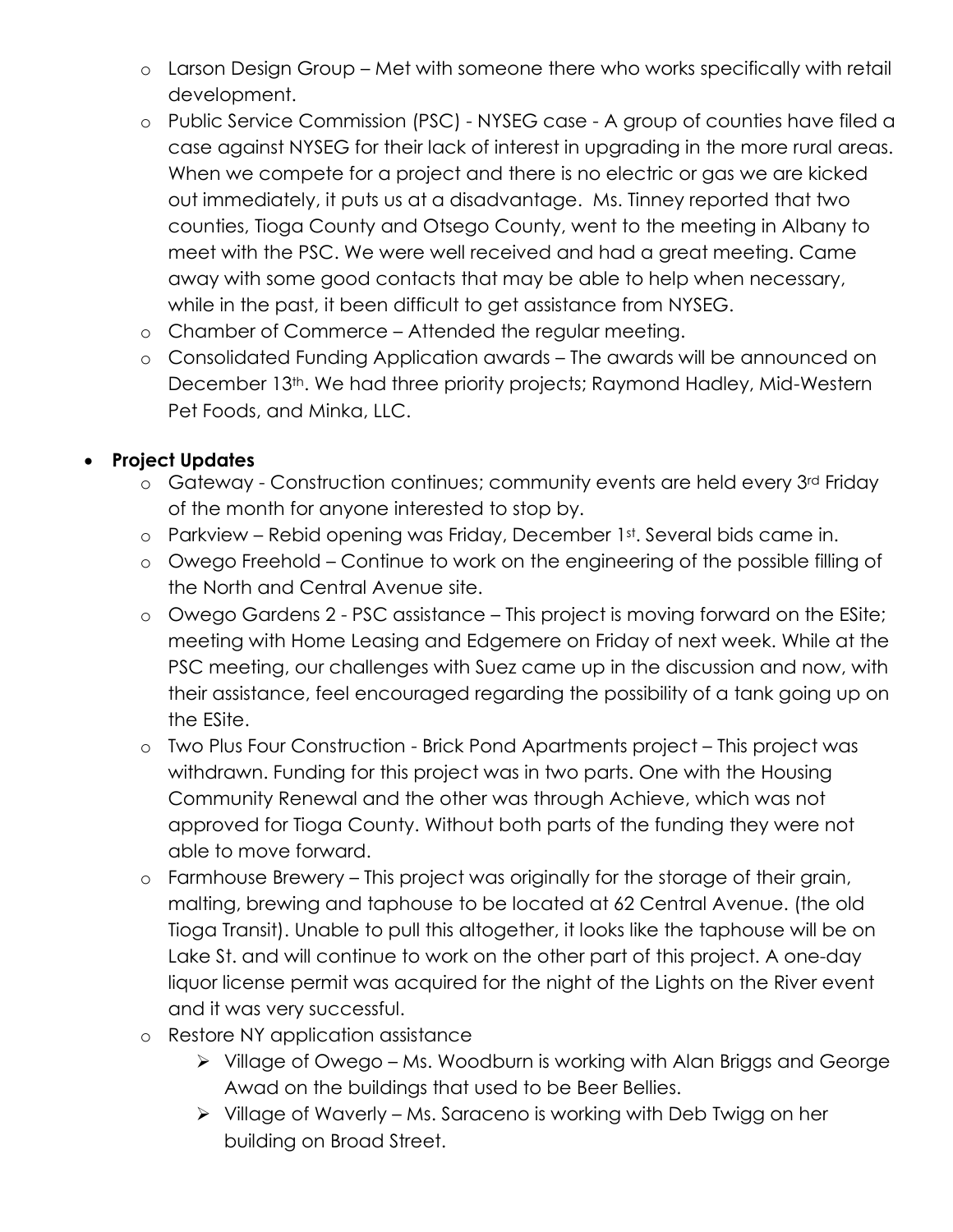- o Wake Up Waffles A young couple in the business of making waffles and sending them out; all done by way of social media. They were making them in Sayre and packaging them in Owego and have recently moved the business to Nichols, so the operation is all in one place. We have been able to assist them with a water problem, with the help of Lisa McCafferty, and have met with George Miner, STERPBD, and it looks like we will be able to assist them with funding for new equipment.
- **State Leads** One lead came in this month; Project Bay. An Ag related project, but we did not make short list.

# **Ag Economic Development**

- o Project Bay State lead mentioned above.
- o Ag Ec Dev Specialist position Continue to explore the possibility of an IDA partnership. Hoping to hire someone in January 2018.
- o Ag Advisory Committee Ms. Walsh, Mr. Fagan, Ms. Jardine and Ms. Tinney are on this committee and have invited Mr. Myers to join the committee to discuss the Ag Ec Dev Specialist position.
- o Amish Farm inquiries Met with three Amish families, two from Pennsylvania and one from Ohio, yesterday. They are working with Tom Mullen with possible interest in the following three areas in Tioga County:
	- $\triangleright$  Berkshire
	- > Newark Valley
	- $\triangleright$  Candor
- o Ag Economic Impact Statement Bast Farm Ms. Walsh covered this in her report.

# **Other**

- o Tioga County Succession Planning Team 2018 Program Kick Off is January 18th. There are 18 participants so far.
- o Tioga County Business Services Team Workforce Training Putting together a training program that would allow for a guaranteed job at the completion of the program. Working with Sheri McCall, Department of Labor (DOL), and looking for permission for applying for and work toward the following:
	- ▶ Application for DOL Sector grant
	- $\triangleright$  Application for ARC Funding for the possibility of a mobile training van
	- Career Days at both Owego Apalachin and Tioga Tioga would like a specific Ag related career day.
	- $\triangleright$  Job Fair is coming up in March
- o IDA/Tioga Opportunities/ED&P Countywide Housing Study should be complete by mid to end of this month. The roll out is planned for January 8<sup>th</sup>, 6:00, at Tioga Opportunities. A copy will be sent out for review before the public roll out. Ms. Tinney will also try to set up a meeting prior to the roll out.